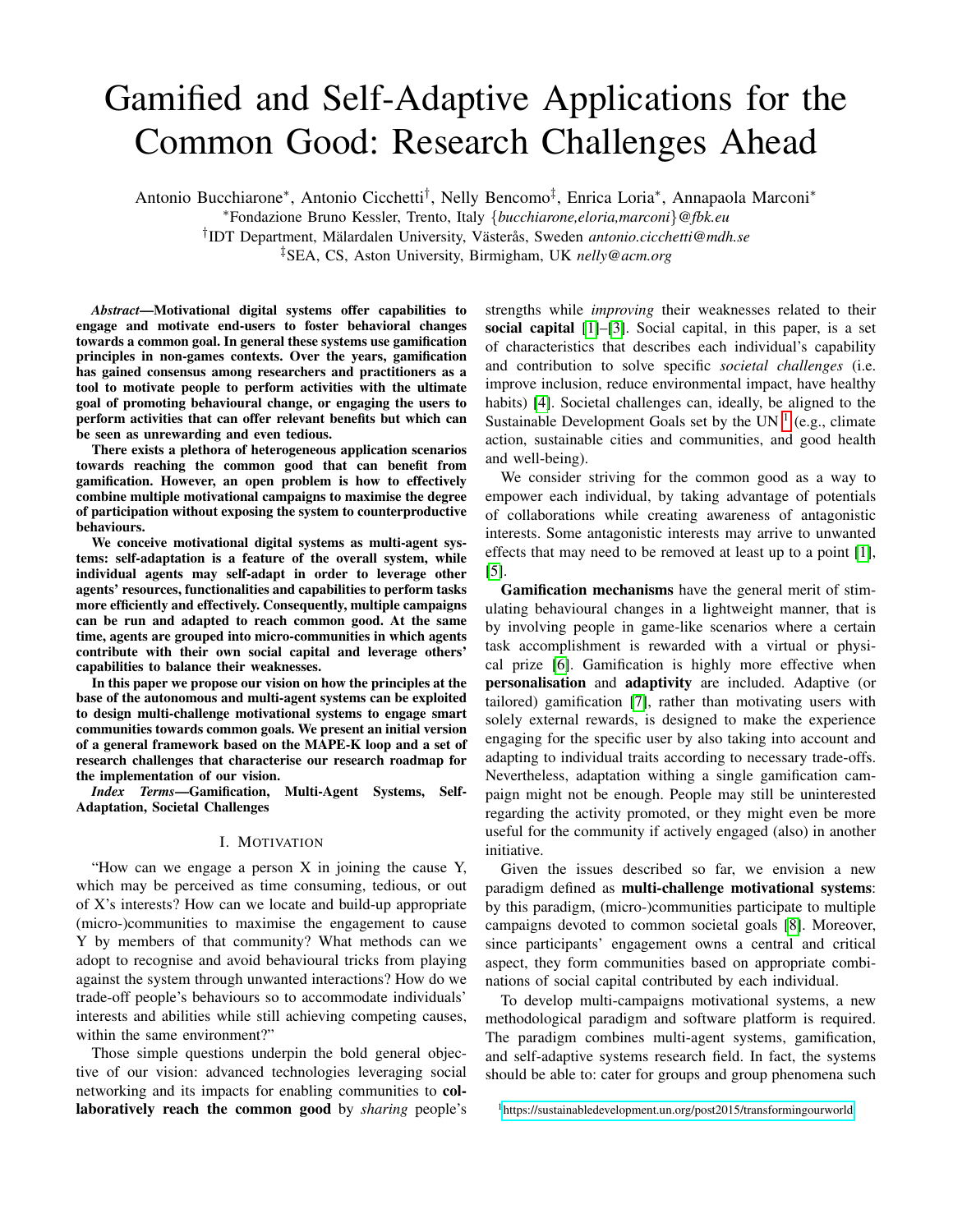as smart communities (i.e. smart cities); facilitate and foster collective action; make citizen providers and consumers (prosumers) of collectively provisioned services; serve citizens in terms of social capital and needs, and make the *collaboration of multiple citizens* the enabler to reach a common good, while detrimental (side) effects are detected and hopefully avoided.

The new methodological paradigm we propose is to ground the design of motivational digital systems in theories of multiagent systems in which agents are more likely to perform certain actions as based on motivational/engagement factors (i.e. through gamification). Moreover, the new platform we propose is based on the idea of "Continuous Engagement" [\[9\]](#page-5-7), and is founded on formalisation of computational models derived from empirical analysis of psychological processes and social practices. The effects of different campaigns should be continuously evaluated to adapt the ongoing challenges to societal fluctuations and upcoming goals (hence, selfadaptive systems). The resulting platform provides the enablers for developing radically innovative tools to motivate in smart(er) communities and societies. We argue that the role of agents' capacity to support trade-off strategies should be capitalised [\[10\]](#page-5-8).

#### II. SCIENTIFIC CONTEXT

Multi-Agent Systems (MAS) address the process of how a community of agents with a joint interest work together in satisfying a high-level goal/objective in a specific context. The agents should be able to reflect on the current state of achievement of their goals, reason about how their actions might contribute to achieving their community-wide goal [\[11\]](#page-5-9)– [\[13\]](#page-6-0) and, how they can adapt the overall behaviours taking into account the preferences and the needs expressed by each single participant [\[14\]](#page-6-1). Research challenges in MAS cover the provision of models and techniques for engagement, action, learning and adaptation such that they perform and are interconnected as a community. This includes micro-level modelling pertaining to the individual actors, but also macrolevel modelling of how group practices emerge from composition of activities at the individual level. The representation of composition operators and how to apply them represent another open research challenge. We need mechanisms to handle how different individuals become part of the same emergent community, how they collectively devise and provide services to the community, and how they collectively adapt to changes in context, interests, incentives and opportunities. If we want to facilitate and foster continuous engagement and collective actions of citizens using MAS, we need to understand how psychological and social processes can combine to pursue self-organisation. Dynamic Social Psychology (DSP) defines social groups as complex systems [\[15\]](#page-6-2), where the interaction between heterogeneous individuals or subgroups results in self-organisation and emergent properties at the system level. DSP incorporates social, psychological and cognitive mechanisms, which are empirically verified, in order to study how different psychological and social variables acting as control parameters have an impact the macro, group-level properties.

Applying the DSP allows us to integrate findings on microlevel, individual determinants that have specific roles, capabilities and effects in social practices, as well as insights from system-level analysis, which can point to engagement policies that would optimise collective action to make it sustainable. Based on motivational digital systems, citizens can share their "social capital" with the community. Social capital is an attribute of individuals that enhances their ability to improve a specific societal challenge taking actions in their daily life [\[16\]](#page-6-3). These attributes may take different forms, for example reputation, participation, influence, support, among others. Each of these forms is also a subjective indicator (or metric) of one individual's expectations about how other individuals will behave in an n -player cooperative context. In the pursuit of successful and sustainable actions, it is necessary to understand and capture the social practices that lead to the creation of social capital, the group psychology that provides an evaluation of social capital, and the mechanisms by which social capital contributes to reach the common good. We envision to build upon and extend gamification approaches, because they facilitate capturing sustainable practices in an algorithmic form, together with persuasion potentials to promote and incentivize the participation in those practices by citizens. A research challenge related to this aspect is the automatic generation of personalised game experiences and mechanics that are tailored to the user profile (e.g., preferences, habits, game status and history) and to the sustainability objectives promoted by the application. In fact, these techniques shall keep end-users engaged and interested in the long-term with a diversified and enhanced game experience, and at the same time incentivize sustainable behaviours .

There exists already a relevant body of research about modelling gamification applications [\[17\]](#page-6-4), in general they introduce processes to support a certain gamification solution, or they target a particular application domain (education, e-banking, health, etc.). However, the issues related to engagement and multi-objective games are scarcely addressed. Notably, Toda et al. [\[18\]](#page-6-5) discuss in their survey major problems detected in gamified education and the most critical elements of the games construction. Consistently, the authors noted that the ranking approach and the game elements associated with it, shall be carefully designed to avoid counterproductive behaviours (e.g. performance degradation).

From a more technical perspective, modelling gamification mechanisms poses challenges to language design [\[19\]](#page-6-6). In fact, each game can be conceived as a set of rules through which each participant interacts with the environment: moves, actions, rewards, etc. are woven together to create an appropriate playground. If we consider the coordination of multiple gamified applications as proposed in our vision, then these rules are expected to grow even more. The recurrent solution of letting domain experts specify the game rules in requirement documents and then hard-code the rules in a corresponding application does not scale-up, especially if frequent adaptations are needed. On the other hand, giving domain experts the possibility of defining themselves game rules and generating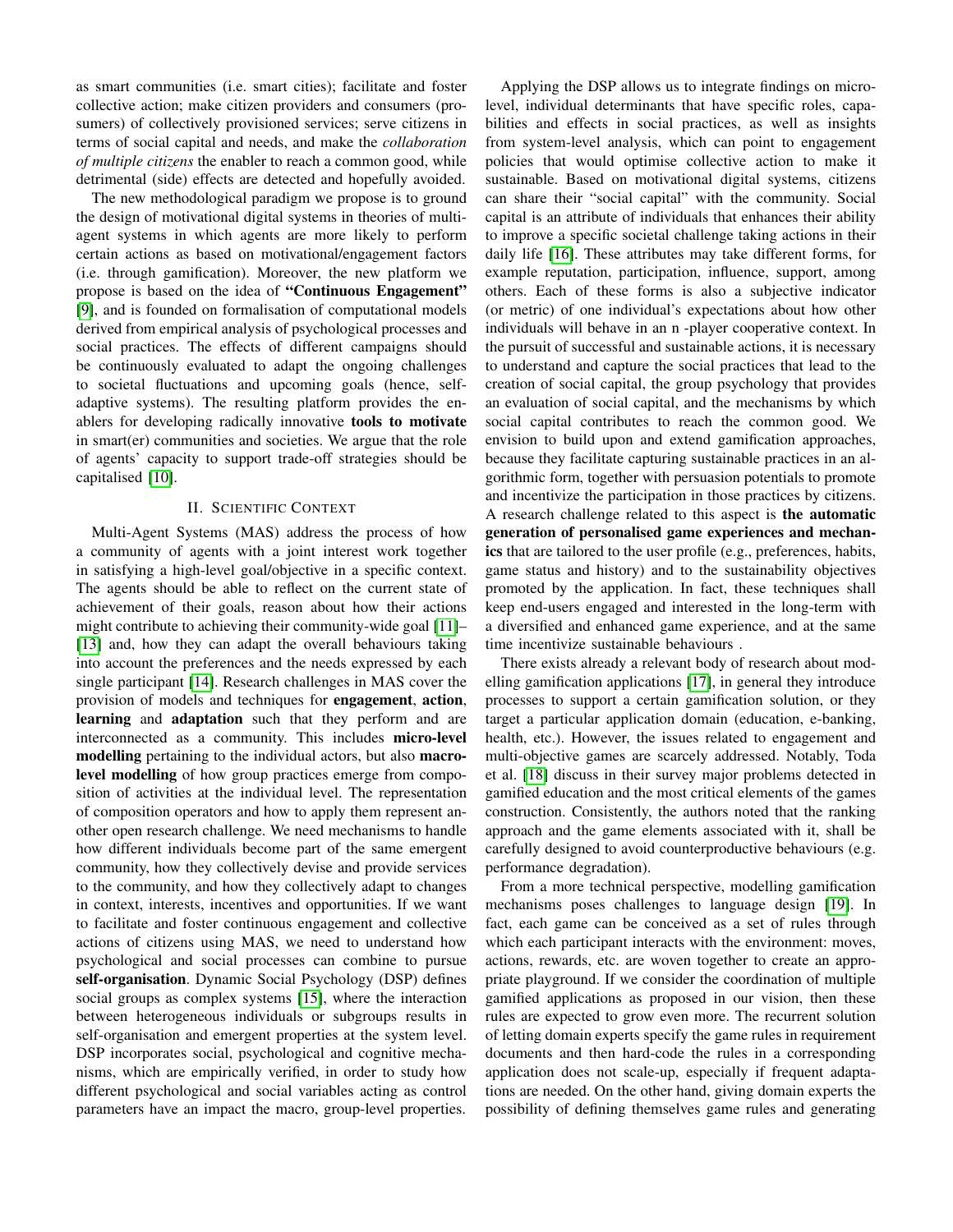automatically the corresponding application raises usability problems: diagrammatic solutions become quickly intractable with the number of variables involved in the game, while expressing constraints in logic formulas would be comparable to writing directly the implementation code. From a broader perspective, the rendering of modelling concepts to the user is an open research problem, and this vision can contribute with appropriate solutions for the gamification domain. In this regard, HCI (Human-Computer Interaction) researchers strongly argue for the benefits of adaptive experiences in gamification [\[20\]](#page-6-7). Delivering ad-hoc content to players enhances engagement, and can contribute in the fulfilment of the system's underlying goal [\[21\]](#page-6-8). Following hard-coded approaches, on the other hand, can lead to neutral or even detrimental results [\[22\]](#page-6-9). Although the proven advantages of tailored game content, many gameful applications still rely on the "one-sizefits-all" approach [\[23\]](#page-6-10). Even when some kind of adaptation is applied, scholars and practitioners mostly employ hard-coded (i.e., rule-based) adaptation using survey-based profiling [\[7\]](#page-5-5). Nevertheless, players' behaviours and preferences can change overtime. As such, dynamic (run-time) adaptation approaches are preferable, which better adapt to unforeseen behavioural changes. Those changes are even more likely to happen in persuasive gameful systems, where modifying behaviours is the goal. Towards this, players' in-game activity and interaction patters can be exploited [\[24\]](#page-6-11). While data has been used to learn specific preferences [\[25\]](#page-6-12), adjust difficulty [\[26\]](#page-6-13), or provide recommendations [\[27\]](#page-6-14), those studies tackled specific adaptation problems, often context-dependent. A tentative of a more elaborated adaptation framework was done by Loria [\[28\]](#page-6-15). Yet, the framework presented is conceptual, and thus concrete solutions are still needed. Additionally, the framework is designed to adapt a single gameful application. Therefore, an approach to integrate knowledge on players' experiences deriving from several gamification is still lacking.

#### III. OUR VISION

Our vision (depicted in Figure [1\)](#page-3-0) is of a future where the "value" of people will be based on their *"contribution" to the society*. A society where many people will not have a job, instead they will voluntarily offer services to other people because they can and they like doing that (see as an example Uber, AirBnB, etc.). Other contributions to society can be having low impact behaviours (e.g. avoiding personal transportation, eating more vegetarian food due to lower carbon emissions, etc.), having healthy habits (exercise is not only a personal matter, active people have a lower cost on healthcare and have less ageing-related problems), sharing resources with others (not only cars). In short, the tendency is that society *would shift from competition to cooperation*.

As depicted in Figure [1,](#page-3-0) our vision is based on a societal challenges-based approach that bring together resources and needs (i.e., knowledge) across different challenges (i.e., *Sustainable Mobility, Carbon Neutrality, Health and Wellbeing*). This knowledge reflects the policy priorities of each city/country strategy and addresses major concerns shared by citizens in their own communities. All activities done by a wide community (i.e. a city or a country) in a specific challenge shall take a *continuous feedback loop* approach with the main purpose of improving the society, identifying specific initiatives capable to solve the contradictions of current societal problems and aiming at having a positive impact on the quality of life of citizens. To realise this, we exploit the powerful concepts and methods defined in the multi-agent systems research field. In particular we exploit the MAPE-K loop, the most influential reference control model for autonomic and self-adaptive systems [\[29\]](#page-6-16). We envision a motivation digital system as a Multi-Agent System able to support the execution of the following flows: a *top-down* flow able to manage from the city government to the citizens, and a *bottom-up* flow that cover the emergent and evolving behaviours from the citizens to the overall city. The motivational digital systems implementing these two flows are composed by agents that see a smaller community, for example a city, inside a more general community, such as the society, from two different perspectives: the city and the citizenship. The first flow is composed by the following processes:

- Monitor is a process devoted to ensure more effective monitoring and decision capabilities in cities exploiting local raw data about the specific societal challenge collected from heterogeneous sources (citizens, sensors, devices, and other city assets) to enable a pervasive, multi-source and multi-level analysis of the city and *to help administrators, companies and citizens understand their city and how it evolves*.
- Analyse takes the results of monitoring, digesting them according to the challenge needs, and providing a set of "alert" values spotting the relevant events that should trigger some adaptation; typically it includes mechanisms such as information fusion, complex correlation of information, identification of patterns, etc. For instance, sentiment analysis of twitter feeds could *allow designers to see what people currently think and say about a specific societal challenge*.
- Plan is a process taking the results of analysis, crossing it with available adaptation resources, and providing a set of plans to subgroups of citizen (micro-communities), in terms of a sets of plans; it typically includes mechanisms such as network partitioning, distributed consensus, local deliberation of plans, etc.
- Execute is a process fed with sets of plans, and able to interpret each as an aggregate process to be carried on by the associated communities of citizens; typically it includes all actuation mechanisms as for example *citizen engagement and incentives for behaviour change*.

As soon as the various plans identified at the city level have been identified and executed, they have an effect on the city micro-communities. For the second flow, we envision a set of *internal feedback loops* that involve different microcommunities in each specific societal challenge. Each loop is composed by: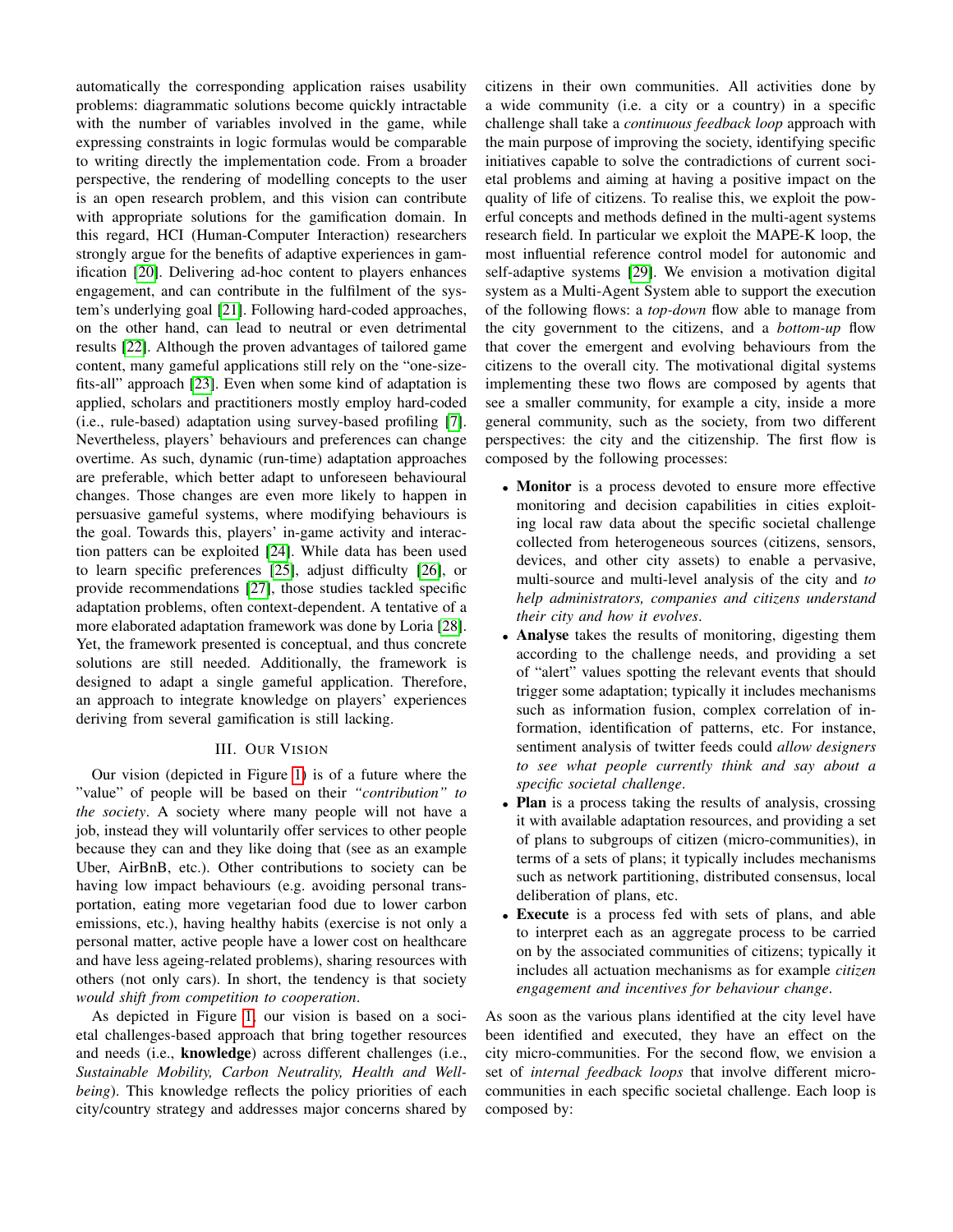<span id="page-3-0"></span>

Fig. 1: The Role of Multi-Agent Systems in Motivational Digital Systems.

- Engage. The key objective of this phase is encouraging citizens to significantly change their daily habits, making them able to make more environmentally friendly and conscious choices. This can be done exploiting methods and tools (i.e., co-design) to bring the voice of the people into the discussion as part of the democratic process [\[30\]](#page-6-17), or exploiting the motivational and persuasive power of games (gamification techniques) [\[31\]](#page-6-18).
- Act. A main focus in such a motivational digital systems is to foster the ability and opportunity of citizens to selforganise in the form of collectively provided services (like in the sharing economy), through which citizens can act offering their expertise and facilitate the exchange, diffusion and adoption of virtuous practices by other fellow citizens. Another important focus is the exploration of gamification, as a way to incentivize and boost virtuous behaviours in a collaborative/competitive fashion.

This phase is introduced to provide innovative mechanisms computer-supported collective action in smart(er) communities and societies [\[32\]](#page-6-19).

• Learn. The goal of this process is to learn about the impact of the actions done by the different microcommunities in order to have a real time image of the city sustainability considering the different societal challenge (e.g., sustainable mobility, carbon neutrality, health and well-being). This is necessary to understand the health

status of city-patient, its metabolism. It is possible thanks to new technologies [\[33\]](#page-6-20) and the attention paid by the *Local Administration* to them.

• Adapt. The outcomes provided by the learning process will show the pros and cons of each city, the *critical issues* and the strong points of the actions executed by their citizens. Based on this, the aim of this process is to adapt the engagement strategies and to define new challenges for their citizens. These adaptations will be useful for generating challenges for the micro-communities, taking into account both the city's objectives and the citizens' past performances and skills [\[34\]](#page-6-21), that if realised will help to solve the problems highlighted.

A key aspect that characterises our approach is the provision of a unified way *to manage different societal challenges as a combination of inter-operating motivational applications*. As a matter of fact, the existing research efforts address one societal challenge at a time (i.e., smart mobility, green, health, etc..); on the contrary, we believe that multiple challenges should be tackled simultaneously to maximise citizens potentials and benefits.

#### IV. OPEN RESEARCH CHALLENGES

The vision presented in this article introduces several research challenges, which are discussed next.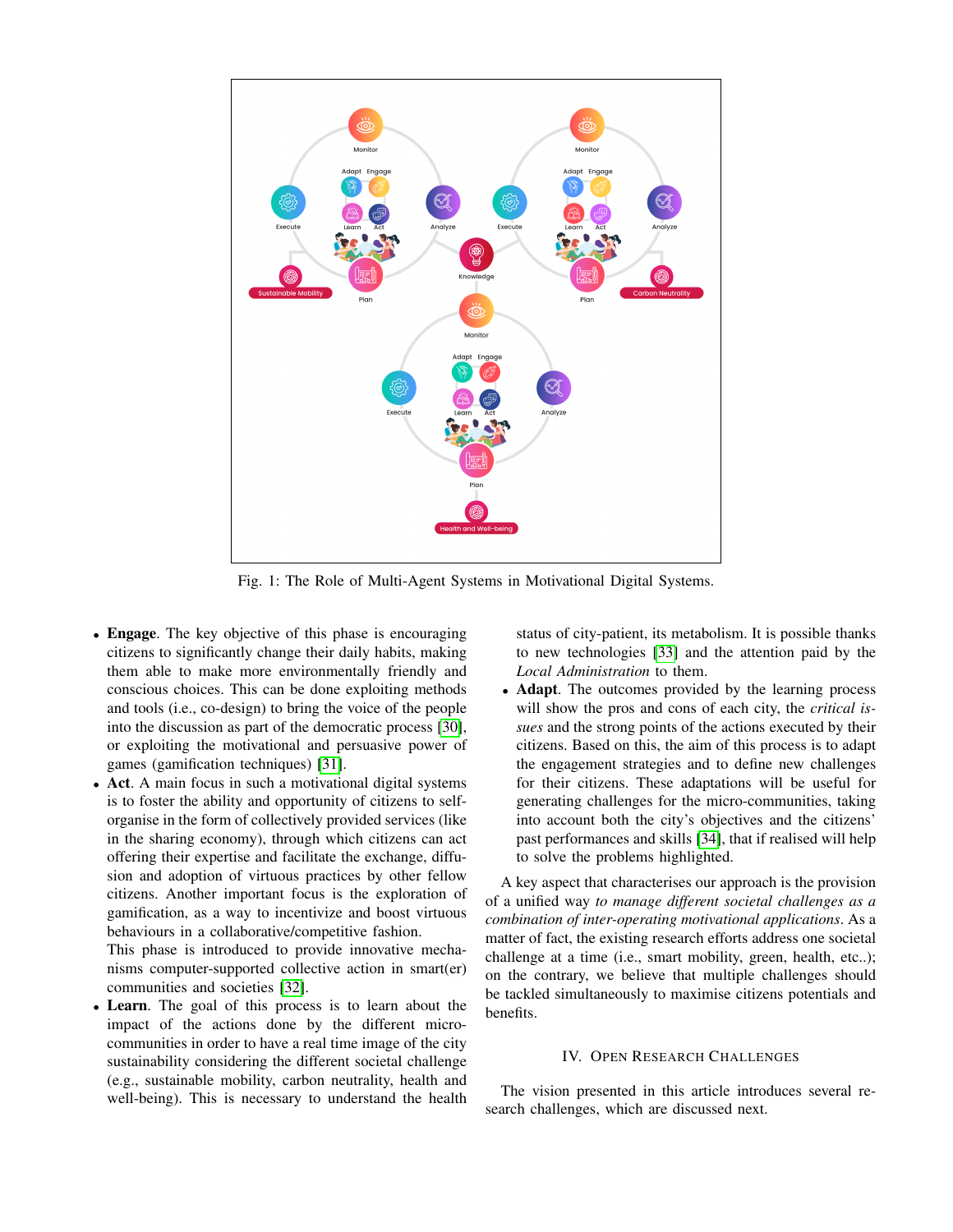- Inclusive and Supportive engagement. Our research vision includes the realization of an engagement framework sensitive to personal profiles. Profiling promotes *inclusive* and *supportive* engagement with citizens with diverse profiles and backgrounds (e.g. age, demographics, education, gender, disability, etc.), in order to fully understand the impact of diversity. Based on non-private info associated profiles, our vision allows for creating a positive snowball effect in society, by leveraging the most motivated or active groups in society to progressively involve all the segments of local communities and help make first-person participation, individual commitment and citizen science more appealing, visible, and, eventually, conducive to change. To nurture citizens' motivation to volunteer and act, specific models and tools are used to sustain the extended aspects of volunteering and its impact on society. These include *Citizen Science* and technology-based *crowdsensing* envisage the participation of the general public in societal challenges using an open and inclusive approach [\[35\]](#page-6-22), [\[36\]](#page-6-23). Motivational systems that properly exploit and embed game concepts and elements (gamification [\[37\]](#page-6-24)) can support an engagement framework sensitive to diverse user profiles and backgrounds. Different types of incentives (e.g., monetary vs. non-monetary) and nudges are instead based on the fact that citizens tend to be strongly influenced by their family, friends and peers or (local) champions, and even wider through network effects [\[38\]](#page-6-25), as such they should be used. *Communities of practice*, *living labs*, and *crowdfunding* are further examples of the different approaches to citizen engagement that can be exploited [\[39\]](#page-6-26).
- Adaptive and Continuous Engagement. The advertised value of gamification is the ability to turn unpleasant tasks into entertaining ones and improve users' experiences by fostering internal motivation to perform the task [\[40\]](#page-6-27). Although successful gamification examples do exist, positive outcomes cannot be always assumed, as the effects vary with the contexts and implementations [\[41\]](#page-6-28). The biggest critique to unsuccessful gamification applications is the "one-sizefits-all" approach, in which a static set of gamification elements are implemented (e.g., points, badges or leaderboards). Rather, researchers argue for the acknowledgement of players' diversity [\[7\]](#page-5-5). Studying gamification's effects have proved that gamification needs to be adaptive to reach its full potential in several domains (e.g., health, sport, and learning). Interpersonal differences contribute to the perception of game elements, as users are motivated by different elements [\[42\]](#page-6-29). Consequently, designers and practitioners should prioritize the diversifications of the motivational affordances implemented towards the development of more inclusive gameful experiences [\[17\]](#page-6-4). For instance, as different people are motivated by different things, personalizing the incentives and rewards can be highly beneficial [\[43\]](#page-6-30). As a consequence, tailoring at the level of social influence strategies may contribute in a positive way to the effects of persuasive technologies [\[21\]](#page-6-8). When individuals' preferences are neglected, in static gamification, researchers observed

inconclusive or even negative results [\[22\]](#page-6-9), [\[41\]](#page-6-28). Thus, how to adapt and personalize gamified applications became an essential research area.

Many adaptation strategies rely on static adaptation (i.e. hard-coded or rule-based adaptations), using survey-based profiling approaches grounded in the Psychology literature. Although techniques aimed at understanding players' preferences exist, adaptive gamification is still an underinvestigated topic, especially for what concerns dynamic, automatic adaptation [\[7\]](#page-5-5), [\[44\]](#page-6-31). Towards this, telemetry datalogs can be precious for learning players' specific preferences [\[25\]](#page-6-12), adjust difficulty, and predict churn [\[45\]](#page-6-32). Nevertheless, adaptive gamification research still misses consolidated research models and theoretical foundations [\[17\]](#page-6-4). Researchers should further exploit implicit telemetry data [\[46\]](#page-6-33) to cyclically enhance the adaptation model [\[7\]](#page-5-5), leading to the periodical generation of novel content [\[17\]](#page-6-4). While an initial tentative in the definition of a conceptual adaptation framework exist [\[28\]](#page-6-15), this is only a step towards the right direction and still lacks a concrete, implemented solution.

Evaluate the positive behavioural change. A problem of gamification as a persuasive technology derives from the difficulty in ensuring a behavioural change. Players can either omit communicating activities misaligned with the system's goal or the the application may even allow a partial recording of players' actions. Consequently, a global view on players' habits is lacking. For instance, if we consider an application for sustainable mobility pushing users to reduce car movements in favour of greener transportation means, we can measure a usage increase but cannot argue for players' reduced car trips. In fact, an increase in green mobility does not imply less kilometres with other means. Our suggested framework also aims at moving forward in the solution direction. In the context of smart cities, knowledge retrieved from several gamification campaigns can be integrated to expand the understanding on players' activity and (positive/negative) contribution to the society. Nevertheless, this is still a complex and challenging task. Researchers and practitioners need to develop algorithms to integrate this knowledge, while also avoiding bias.

Positively transforming the way people behave for the benefit of society requires a deep transformation of their habits and behaviours, which must be based on comprehensive impact assessments and simulations that take into account social, health, environmental and climate impacts, as well as economic impact. This challenge aims to propose innovative solutions that provides data analytics, information, recommendations and simulations for city managers to assess, also through what-if analysis, the environmental impact, to evaluate changes as a result of specific measures and actions and to plan optimal and sustainable strategies. The global pandemic COVID-19 is an excellent example for this context.

• Privacy and Ethical Issues. The applications targeted provide collective behaviour by making use of shared knowl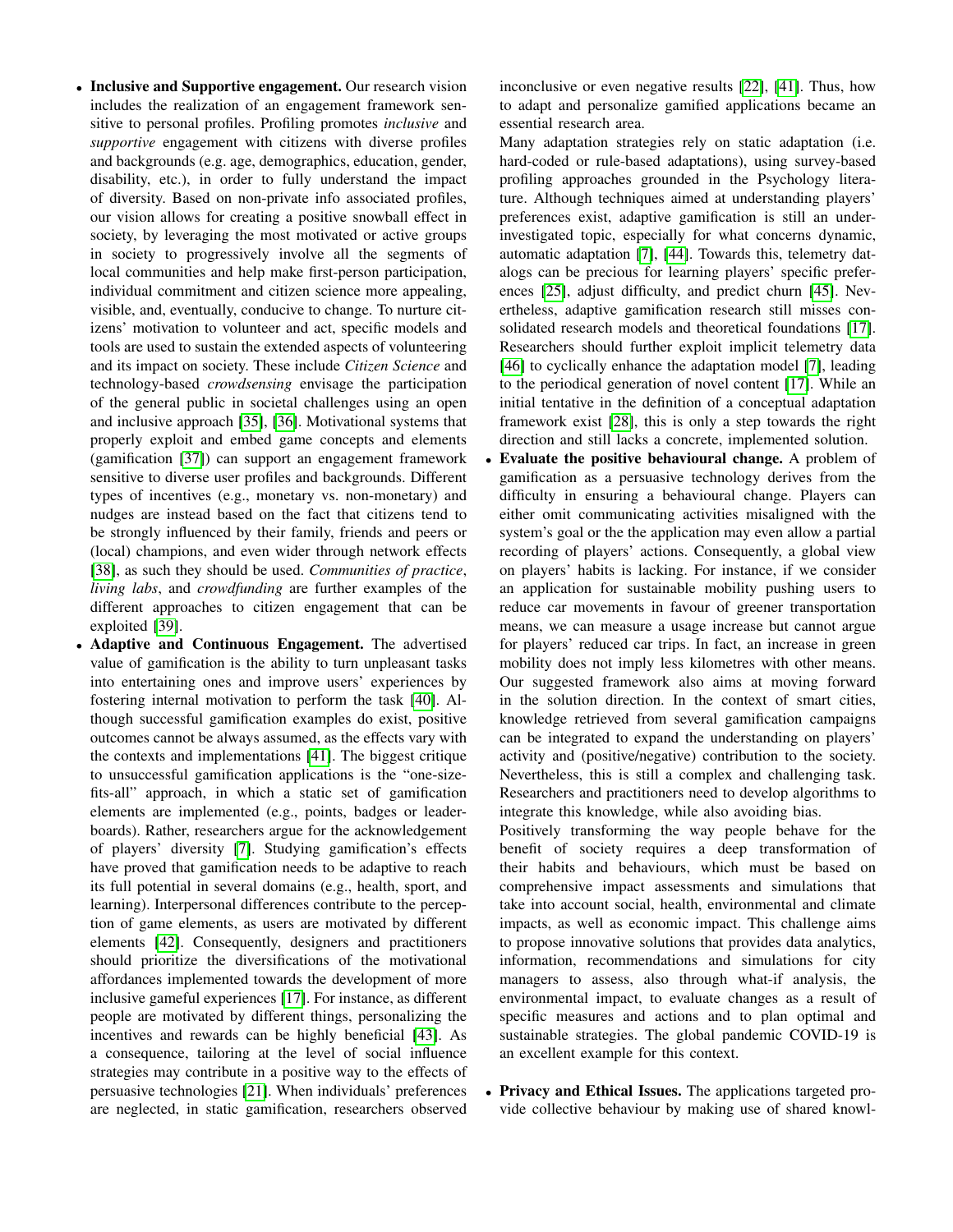edge (as depicted in Figure [1\)](#page-3-0), and profile-based data as explained above. Privacy and ethical issues, therefore, have to become first-class citizens when designing and evaluating this kind of systems. Hartswood *et al.* [\[47\]](#page-6-34) discuss these issues in the context of peer profiling. They propose to return the control of data to users, supporting the principles of privacy and transparency. Other privacy-preserving mechanisms based on decentralized data ownership are proposed in the literature as a way to enhance privacy [\[48\]](#page-6-35). However, in a world dominated by centralized platforms making profits out of the users' personal data, designers face a major sociotechnical challenge in executing such a paradigm shift. The centralized/decentralized dichotomy affects the scalability of the proposed solutions too, of course, and so centralization may contain within itself the seeds of a move towards more decentralized solutions on technical grounds [\[49\]](#page-6-36). A lot of work has been done at the European level on ethical and privacy guidelines for technology development with respect to this topic<sup>[2](#page-5-10)</sup>. We argue that by having a formal and explicit approach to define engagement policies can serve better as a means to define citizens rights in these contexts (in the same way it is done for e.g. in law). As part of our vision, engagement mechanisms should intrinsically support diversity, ethics, etc. The feedback supported by MAPEKloops is relevant to underpin the above, including approaches to protect users by mediating their interactions with the digital world according to their own sense of ethics about actions and privacy of data [\[50\]](#page-6-37).

### V. CONCLUSION

We believe that the vision presented here provides relevant steps towards the democratization of digital platforms for social coordination. Clearly, such a kind of research challenges can only be successfully tackled if addressed from a combined socio-technical perspective and if performed as an inherently multi-disciplinary research effort. Indeed, the practical implementation of motivational mechanisms needs continuous feedback from its theoretical counterpart to be found in sociology and psychology. The SEAMS community could play a potential relevant role in this multi-disciplinary undertaking. Therefore, we have identified the following set of interrelated software engineering issues in his ambitious vision, which we hope are picked up by the SEAMS community:

- The introduction of a *generic, multi-agent based, modelling methodology* to specify motivational digital systems in terms of targeted persons/communities and expected improvements.
- Propose appropriate modelling concepts to define the interactions between different motivational digital systems, to avoid conflicting scenarios [\[10\]](#page-5-8) and/or abuse, to respect privacy and take care of ethics .
- The vision involves negotiation and coordination from different parties, which might lead to conflicting interests (e.g., widespread technology that promotes well-being

<span id="page-5-10"></span><sup>2</sup><https://tinyurl.com/y36sq92q>

can be a trade-off with low carbon emission, sustainability or financial return). This is closely related to requirements negotiation [\[51\]](#page-6-38) and the previous issue.

- The introduction of mechanisms to handle the way how different individuals become part of the same emergent community, how they collectively devise and provide services to the community, and how they collectively adapt to changes in policies, context, incentives and opportunities.
- Develop mechanisms to simulate, automatically derive and adapt multifaceted motivational means.

#### ACKNOWLEDGEMENT

This work was partially funded by the AIR BREAK project (UIA05-177), the Swedish Knowledge Foundation (KKS) Synergy project SACSys, the UK Lerverhulme Trust Fellowship "QuantUn" (RF-2019-548/9), and the UK EPSRC Project Twenty20Insight (EP/T017627/1).

#### **REFERENCES**

- <span id="page-5-0"></span>[1] Donald Morrison. *The common good*, page 176–198. Cambridge Companions to Philosophy. Cambridge University Press, 2013.
- [2] Elinor Ostrom. Collective action and the evolution of social norms. *Journal of Economic Perspectives*, 14(3):137–158, September 2000.
- <span id="page-5-1"></span>[3] Patricio E. Petruzzi, Jeremy Pitt, and Dídac Busquets. Electronic social capital for self-organising multi-agent systems. *ACM Trans. Auton. Adapt. Syst.*, 12(3):13:1–13:25, 2017.
- <span id="page-5-2"></span>[4] Stijn Hoorens, Benoit Guerin, Jeremy Ghez, Daniel Schweppenstedde, Tess Hellgren, Veronika Horvath, Marlon Graf, Barbara Janta, Samuel Drabble, and Svitlana Kobzar. *Europe's Societal Challenges: An analysis of global societal trends to 2030 and their impact on the EU*. RAND Corporation, Santa Monica, CA, 2013.
- <span id="page-5-3"></span>[5] Antonio Bucchiarone, Mirko D'Angelo, Danilo Pianini, Giacomo Cabri, Martina De Sanctis, Mirko Viroli, Roberto Casadei, and Simon Dobson. On the social implications of collective adaptive systems. *IEEE Technol. Soc. Mag.*, 39(3):36–46, 2020.
- <span id="page-5-4"></span>[6] Ramón Hervás, David Ruiz-Carrasco, Tania Mondéjar, and José Bravo. Gamification mechanics for behavioral change: a systematic review and proposed taxonomy. In *Proc. of the 11th EAI International Conference on Pervasive Computing Technologies for Healthcare, PervasiveHealth 2017, Barcelona, Spain, May 23-26, 2017*, pages 395–404. ACM, 2017.
- <span id="page-5-5"></span>[7] Ana Carolina Tomé Klock, Isabela Gasparini, Marcelo Soares Pimenta, and Juho Hamari. Tailored gamification: A review of literature. *International Journal of Human Computer Studies*, 144:102495, 12 2020.
- <span id="page-5-6"></span>[8] Baudouin Dafflon, Maxime Guériau, Yacine Ouzrout, and Ivana Dusparic. Emerging micro-communities for ride-sharing enabled mobilityon-demand systems. In *11th Workshop on Agents in Traffic and Transportation in 24th European Conference on Artificial Intelligence (ECAI 2020), Spain, 2020*.
- <span id="page-5-7"></span>[9] Elelman Richard and L. Feldman David. The future of citizen engagement in cities—the council of citizen engagement in sustainable urban strategies (concensus). *Futures*, 101:80 – 91, 2018.
- <span id="page-5-8"></span>[10] N. Bencomo, P. Lewis, and S. Götz. Interacting decision-making agents and their impacts on assurances: Taxonomy and challenges. In *2018 IEEE 8th International Model-Driven Requirements Engineering Workshop (MoDRE)*, pages 79–83, 2018.
- <span id="page-5-9"></span>[11] Celso M. de Melo, Stacy Marsella, and Jonathan Gratch. Social decisions and fairness change when people's interests are represented by autonomous agents. *Auton. Agents Multi Agent Syst.*, 2018.
- [12] Reshef Meir and David C. Parkes. Playing the wrong game: Bounding externalities in diverse populations of agents. In *Proc. of the 17th International Conference on Autonomous Agents and MultiAgent Systems, AAMAS 2018*, pages 86–94. International Foundation for Autonomous Agents and Multiagent Systems Richland, SC, USA / ACM, 2018.